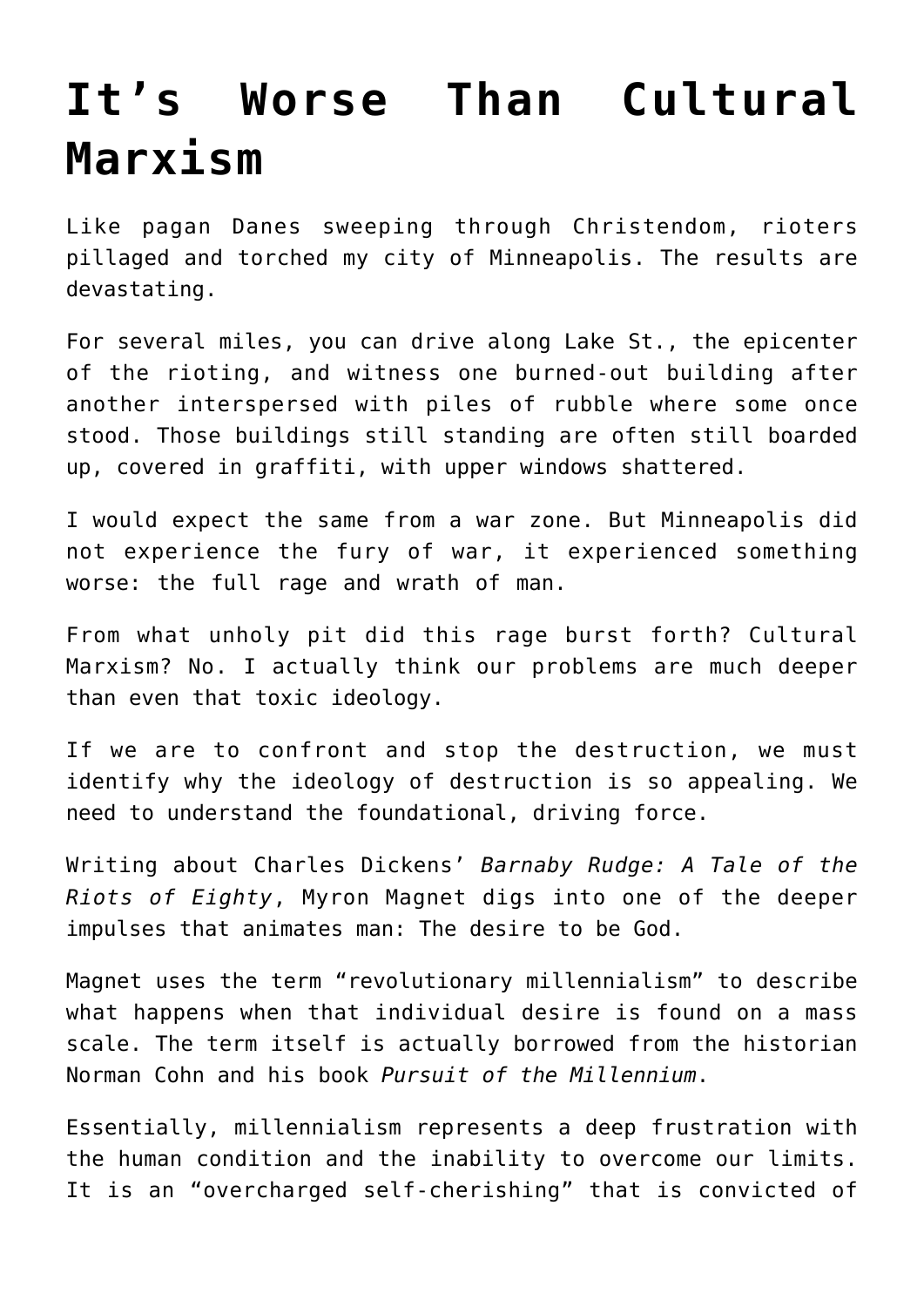the "immaculate holiness of one's own impulses coupled with a certainty that one was incapable of sin". Oddly enough, the ultimate manifestation of this uncorked rage is not in a great act of creation, but rather great acts of destruction. The end of revolutionary millennialism is a lashing out at everything that may tell us that we are not God.

Why destruction? Because "millenarian movements belong to a long tradition of popular protest against the irreducible unfreedom of the civilized condition." To free ourselves to be God, we must destroy any limits placed upon us, including those by civilization and even our own soul and reason. We can only be free when our passions are freed.

## As Myron Magnet explains with detail,

*"Virtually by definition, millennialism is antipolitical: the wish to establish the City of God on earth displays an exhausted patience with the City of Man. Indeed, what the millennial kingdom chiliastic sects seek to create is a realm which has superseded the need for government on any level, including the individual's government of himself. For the millenarian revolution proposes to rectify the human condition, abolishing man's chronic unhappiness by making absolute the freedom of each individual and sanctifying his every impulse. This revolution will bring about a world not new but, instead, identical to man's primitive condition before such fallen, corrupt institutions as the state and the organized church arose to constrict human life.*

*"Central to the ideology of revolutionary millenarianism … is 'a self-exaltation that often amounted to self-deification.' Such representative millenarians as the heretics of the Free Spirit, finding God in everything and everything a part of God, did not hesitate to extend these principles to themselves: they needed only to become conscious of their essential divinity, they held, 'to surpass the condition of humanity and become God.'…*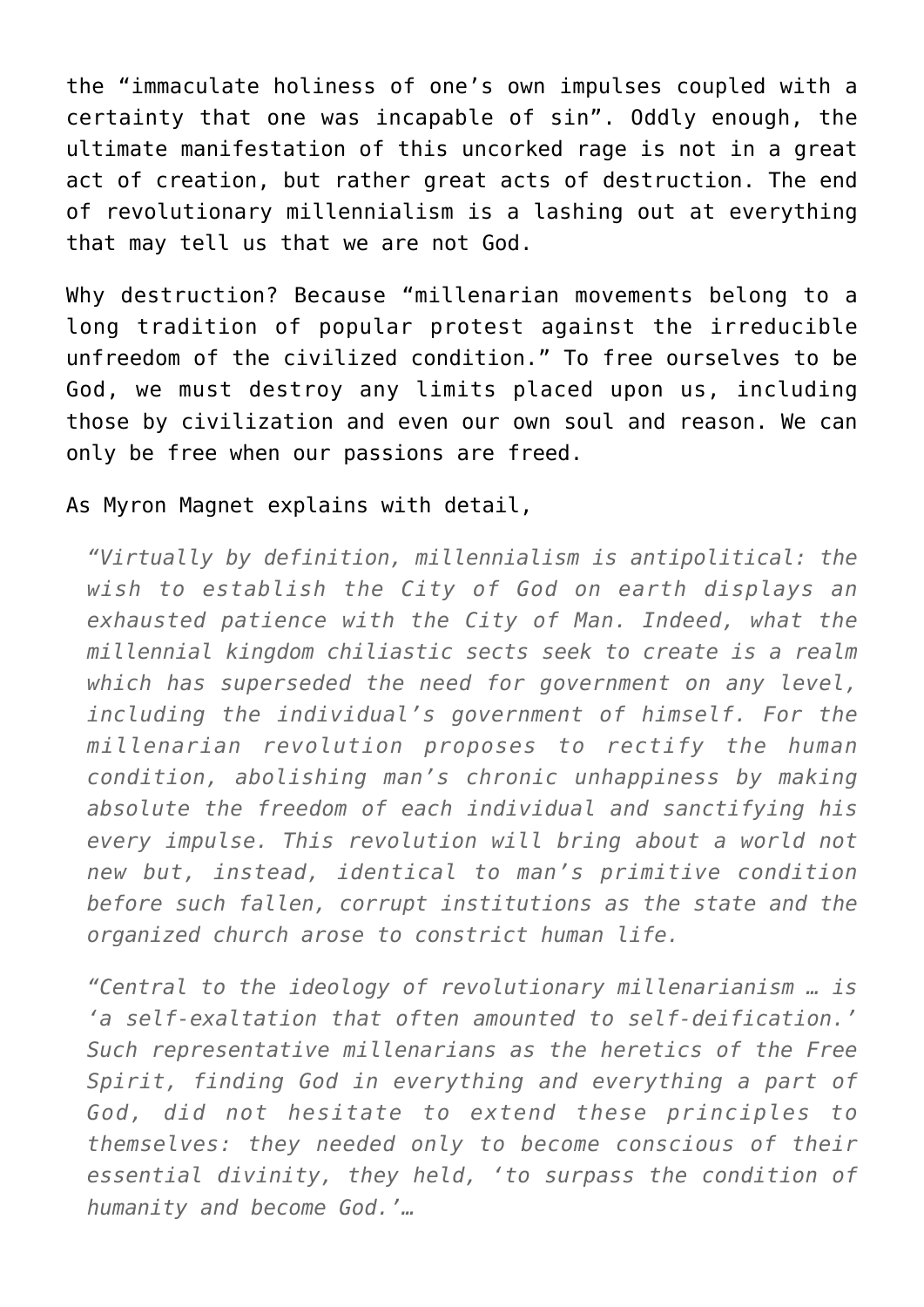*"But what chiefly followed from such overcharged selfcherishing was a conviction of the immaculate holiness of one's own impulses coupled with a certainty that one was incapable of sin."*

The desire to make oneself into anything you want is now celebrated, even if it goes against not only civilization but even nature and reality.

While horrified by what's happening and, like many people, suspecting we're just seeing the beginning of our travails, I am oddly sympathetic to these millennialist impulses.

How many young Americans are deeply wounded by divorce, abuse, and neglect as the family disintegrates in the acid of our culture? And how many of those wounded souls were given the tools to overcome and make peace with their pasts through their education? Not very many.

Consider the reality of their lives.

We took a generation or two of spiritually and emotionally wounded individuals raised on pablum and entertainment, and then told them to take on \$50,000, \$100,000 or even more school debt just to get a job. From the get-go, we chained these young souls who then were sent out into a debt-based economy that keeps all of us racing the Red Queen. Finally, add the fact that true community is nearly absent from our world. The results?

America now has many millions of deeply wounded souls, already chained to debt, getting into more debt and feeling imprisoned, but without the support of family, friends, church, or community.

Are we really that surprised that destruction of our civilization appeals to a surprising number of young people? Without understanding a purpose to suffering or life, they